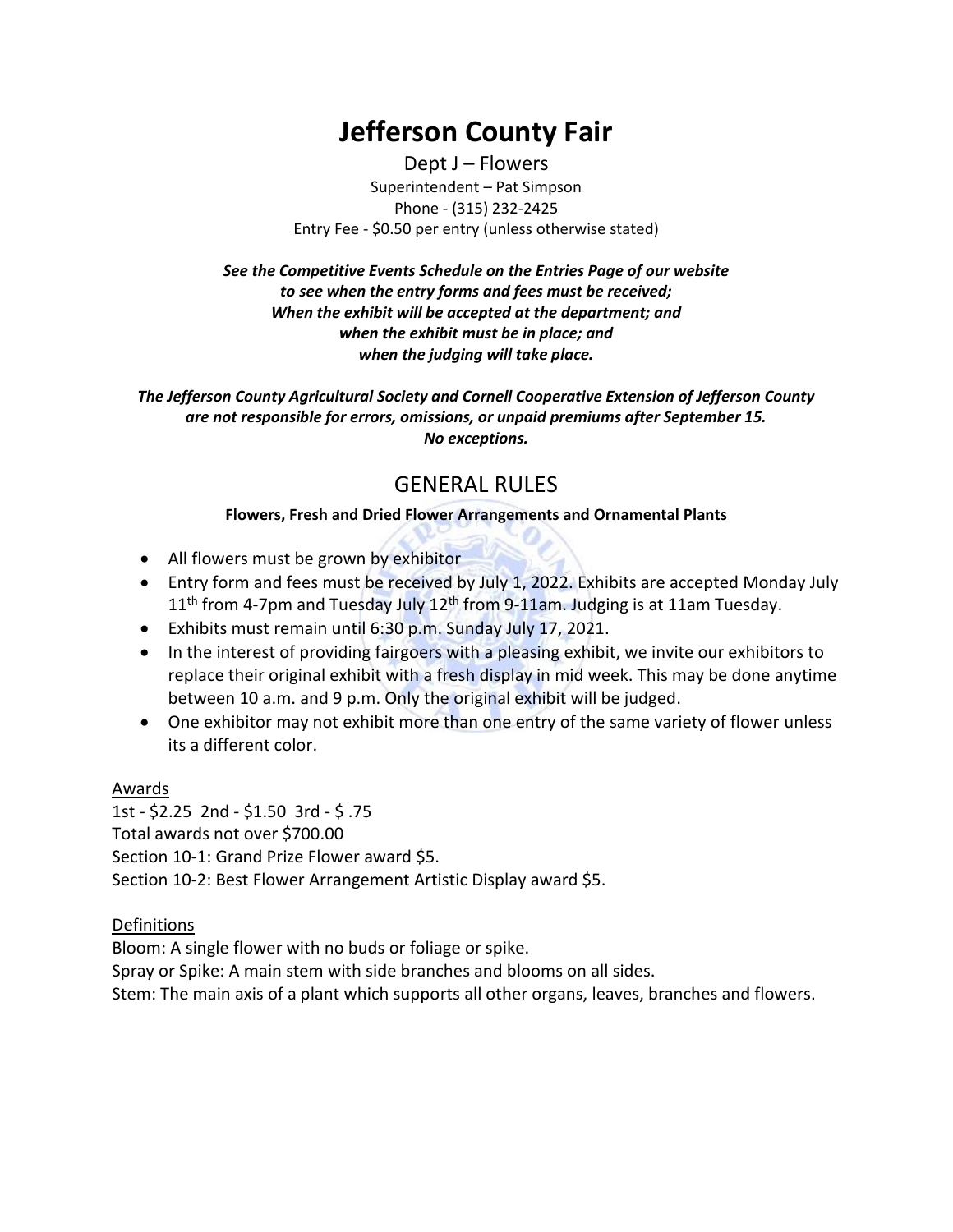### **SECTION 1 - CORMS/BULBS/TUBERS**

- Class 1 Gladiolus, single spike at least 5 open florets, any colors
- Class 2 Glads, miniature one spike at least 5 open florets, any colors
- Class 3 Dahlias, one bloom over 4", any color
- Class 4 Dahlias, 3 blooms less that 3" in diameter, any colors
- Class 5 Dahlias, basket or bouquet arrangement, 12 blooms, any color
- Class 6 Lily, one stem with at least two blooms, any color (no roadside variety)

**SECTION 2 – CUT FLOWERS**

- Class 1 Dwarf marigold, not over 1 1/2 inches in diameter, 5 blooms, all one color
- Class 2 Tall marigold, 3" tall, 3 blooms, 3" in diameter, all one color
- Class 3 Zinnias, 3 blooms, over 3" in diameter, any colors
- Class 4 Zinnias, 5 blooms, less than 3" in diameter, any colors
- Class 5 Petunia, 5 single blooms, all one color
- Class 6 Petunia, 5 ruffled blooms, all one color
- Class 7 Pansies, 5 blooms, all one color
- Class 8 Bachelor Buttons 5 blooms, all one color
- Class 9 Nasturtium, 5 blooms, any colors
- Class 10 Calendula, 5 blossoms, all one color
- Class 11 Shasta Daisy, 5 stems
- Class 12 Gloriosa Daisy, 5 stems
- Class 13 Coral Bells, 5 stems
- Class 14 Delphinium, Perennial, 3 spikes, all one color.
- Class 15 Monarda (Bee Balm) 5 spikes, one color
- Class 16 Sweet Pea, 10 stems, any color
- Class 17 Snapdragons, 5 stems, with at least 5 open per stem, any colors
- Class 18 Coneflower, 5 stems, all one color
- Class 19 Black Eyed Susan, 5 stems
- Class 20 Coreopsis, 5 stems, all the same variety
- Class 21 Any variety not listed, 3 stems (cultivated no wild flowers) Should be named.



- Class 1 Hybrid Tea, disbudded, 1 bloom, any color
- Class 2 Grandiflora, one stem with side buds or blooms, any color
- Class 3 Floribunda, one stem with side buds or blooms, any color
- Class 4 Miniature, 3 blooms, one color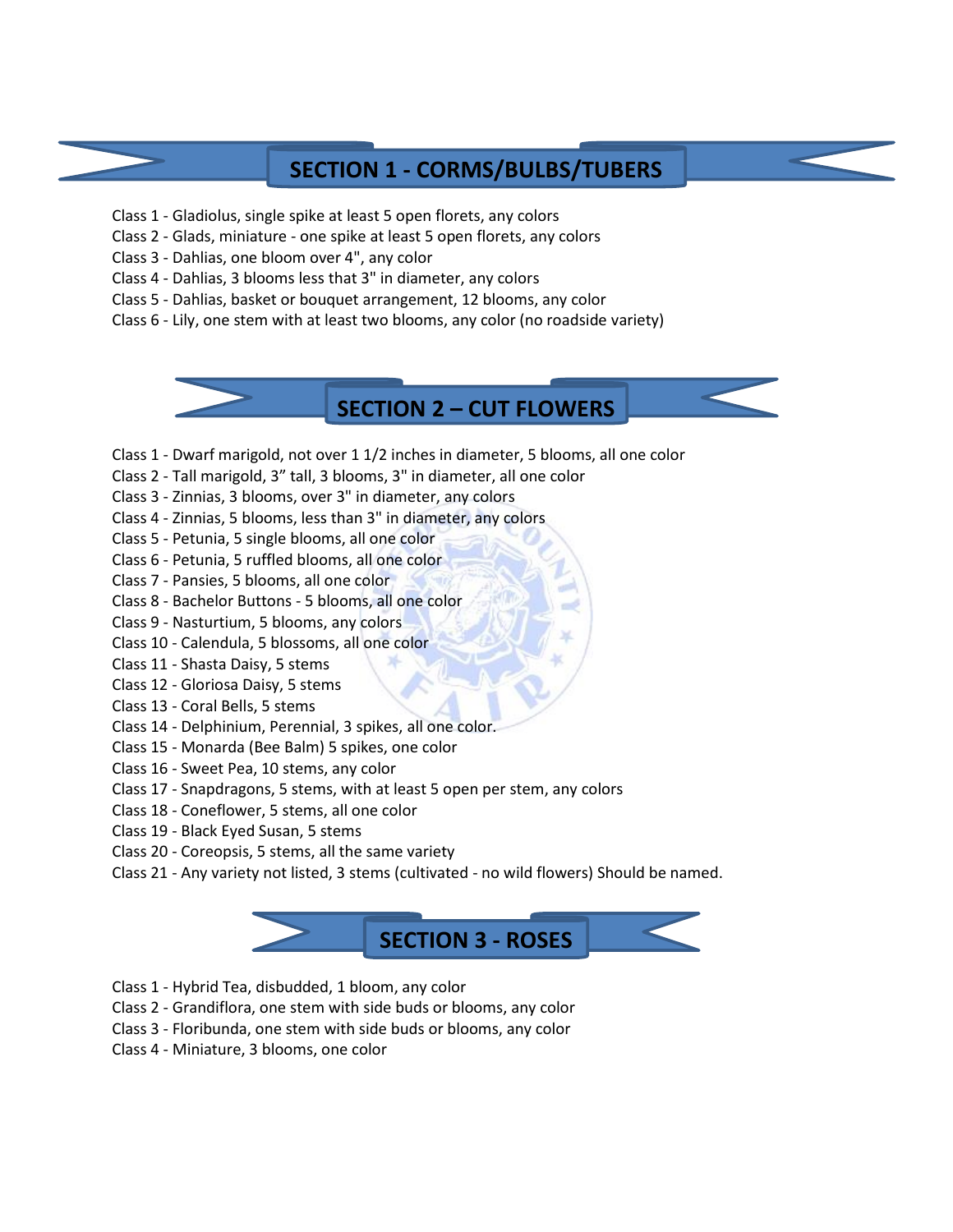

- Variety should be named
- No greenhouse plants or hanging baskets
- Plants must be in present pot at least three months
- One plant and color per pot
- All flowering plants should be in bloom
- Class 1 African Violets
- Class 2 Succulents Jade, Cactus, Echeveria, Sedum, Schlumbergia
- Class 3 Ivys, Philodendron, Wandering Jews
- Class 4 Geraniums Flowering variety
- Class 5 Geraniums Scented
- Class 6 Vining plant for which no other class Must be named
- Class 7 Upright plant for which no other class Must be named
- Class 8 Hanging plants one variety in hanger
- Class 9 Hanging plants multiple varieties in hanger, no commercial baskets
- Class 10 Topiary
- Class 11 Unique and unusual PLANTS weird, different, odd, misshaped. That's what

we're looking for.

Grand Prize Flower Award



- 36" length maximum
- Vines and fillers such as miniature baby's breath and lobelia may be used.
- No artificial flowers.

#### **Awards**

1st - \$2.25 2nd - \$1.50 3rd - \$ .75

Class 1 - Petunias Class 2 - Impatiens Class 3 - any other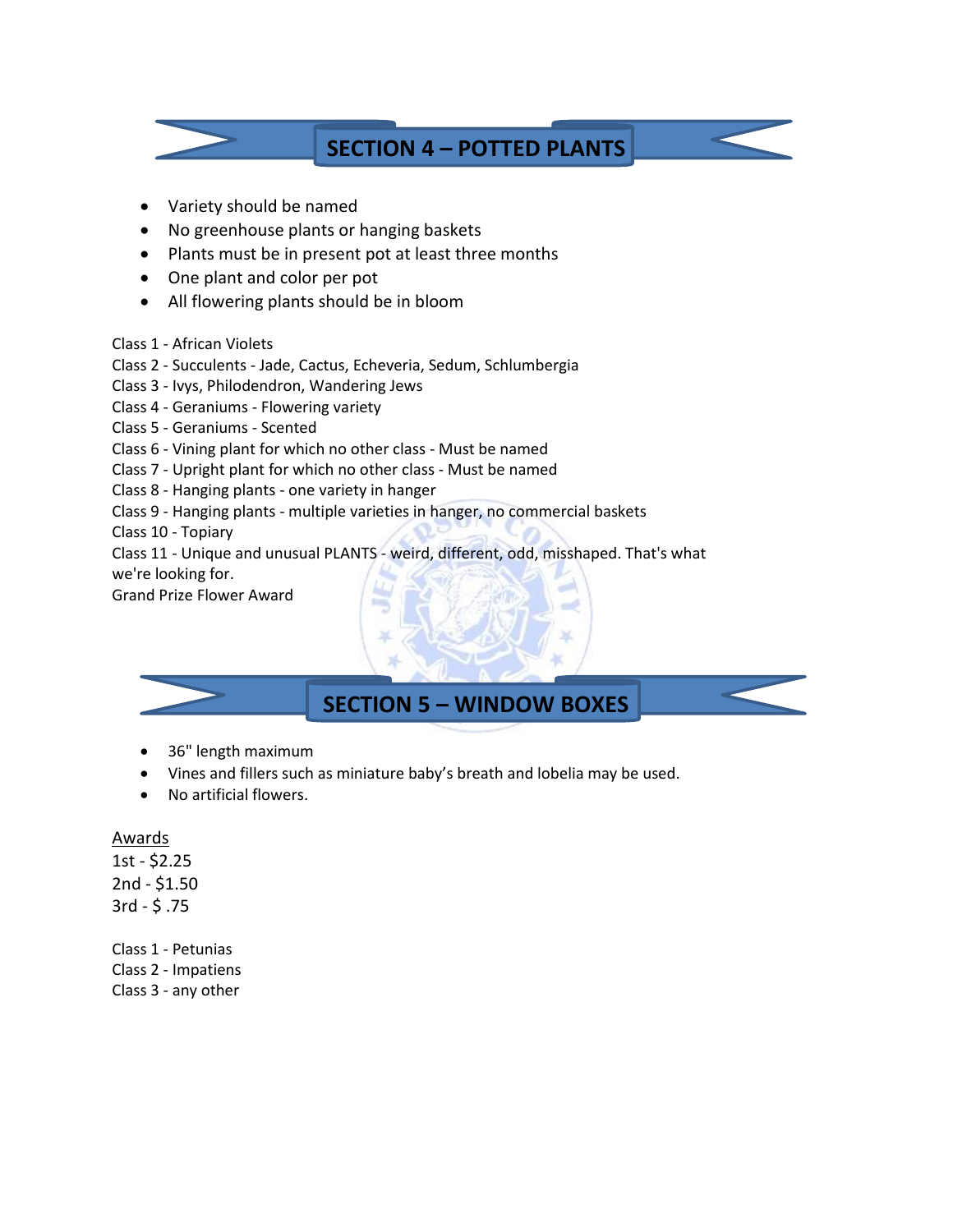## **SECTION 6 – FLOWER ARRANGEMENTS**

- No artificial flowers permitted.
- Accessories permitted.
- Wildflowers only permitted in classes indicated.
- Class 1 Buffet Arrangement in a pitcher
- Class 2 Basket Arrangement of cut flowers (except Zinnias)
- Class 3 Mixed flowers in a vase arranged as centerpiece. (wildflowers permitted)
- Class 4 Zinnias in vase arrangement, using mixed colors and large and small blooms
- Class 5 Dried Flower arrangement, all natural or dried material
- Class 6 Grapevine Wreath, natural or dried material
- Class 7 Corsage must be finished with floral tape and pin
- Class 8 Abstract Arrangement abstract use of colors and angles (wildflowers permitted)
- Class 9 Candle arrangement centerpiece of cut flowers
- Class10 Herbs Vase arranged in a vase as centerpiece, must be named a 3X5 card
- Class11 Float Bowl, float your best cultured garden bloom in a bowl

### **SECTION 7 – FLOWER ARRANGEMENTS**

Artistic Division Entry Fee: \$1.00

Awards

1st - \$4.00 2nd - \$2.50 3rd - \$1.50

General Rules

a) Open to public.

b) Efforts are made to safeguard all exhibits, but no responsibility can be accepted for loss or damage to exhibitors property.

c) Exhibits must be placed no later than Noon, Tuesday, and must remain until 6:30 p.m., Sunday. Any exhibit not claimed by the owner will be removed by superintendent at owner's risk.

d) Accessories and featured objects will be allowed in all classes.

e) All plant material must be natural. No artificial flowers, foliage, fruit or vegetables are permitted, also wildflowers accepted

f) All containers, accessories, etc. should be plainly marked on the bottom with name and address of exhibitor.

g) The names of plant materials used in the display should be listed on the back of a 3x5" card.

h) The plant material in the exhibits must be kept in good condition by the exhibitor for the duration of the show.

i) Exhibitors may have only one entry in a class, but may exhibit in more than one class. Table Class Information: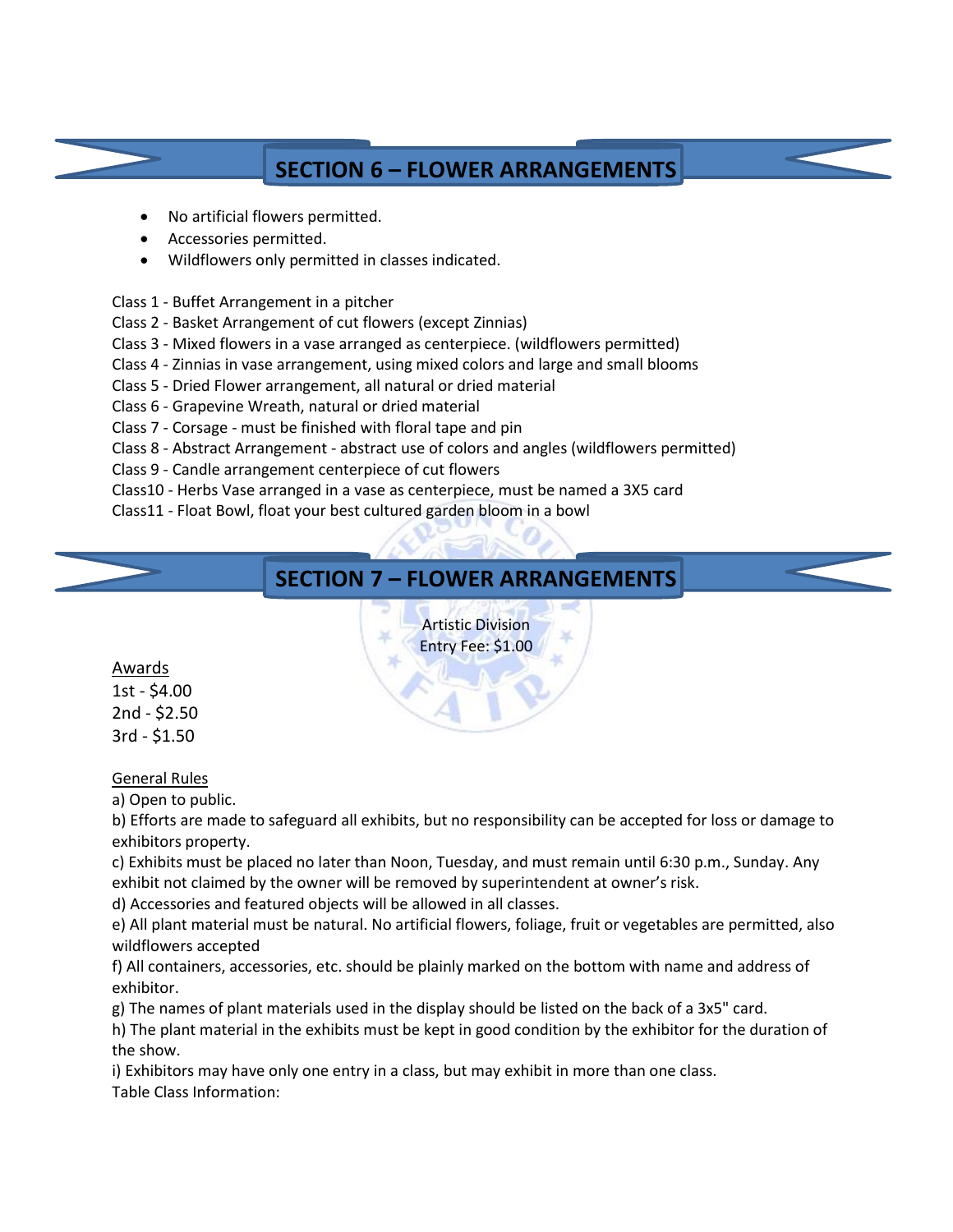a) Exhibitional Table: (provided by exhibitor) Includes any table type, artistically arranged to provide a creative display of all components.

b) Functional Table: (provided by fair) Set for actual service of food.

c) Pedestal Table: 20" round by 25 1/2" high (provided by the fair). Exhibitor to provide cover.

d) If crystal or china is used in a table class, please describe on a 3x5" card as this information is often of great interest to viewers.

e) Flatware made of plastic, wood and inexpensive metal combinations is permitted.

#### Definitions

a) Accessories - An object in an arrangement, something other than the plant material, container, base, etc.

b) Component - One of tangible materials of which a design is composed; plant material, container, special staging and mechanics.

c) Featured object - An object dominant in the design.

Class 1: "Tea Party" Arrangement not over 10" high on functional table. (\*4 entries)

Class 2: "Celebration" Table arrangement not over 16" high x 12" wide on exhibitional table.

Class 3: "It's a Small World" Petite arrangement not over 6" high on pedestal table. (\*4 entries)

Class 4: "Summer Delight" Arrangement not over 12" high x 10" wide on exhibitional table

Class 5: "Warm Welcome" (Holiday of Choice) Table arrangement not over 10" high x 12" wide on functional table. (\*4 entries)

Class 6: "Hugs & Kisses" (Mother's Day) Arrangement not over 16" high by 10" wide on pedestal table. (\*4 entries)

Class 7: "Sunday Dinner" - (Southern, Western, Adirondack, etc.) Regional rural setting for company, arrangement 12" high x 10" wide on functional table

#### **\*Due to the limited number of tables as well as space allowances, only the first four entries in these classes will be accepted.**

Professional florists from Jefferson, Lewis and St. Lawrence Counties are also invited to compete for ribbons. We request you use only fresh materials. You may enter your choice of a bouquet or centerpiece. Entries will be judged on an individual basis. Please indicate professional status by adding "P" after the class number.



Bring in your unusual container or hanging contaziner with any variety of 2 or more green and flowering plants. Accessories permitted, NO artifical flowers. Use your imagination! Include a 3x5" index card with names of plants used, if possible.

Entry Fee: 50¢

Awards 1st - \$2.25 2nd - \$1.50